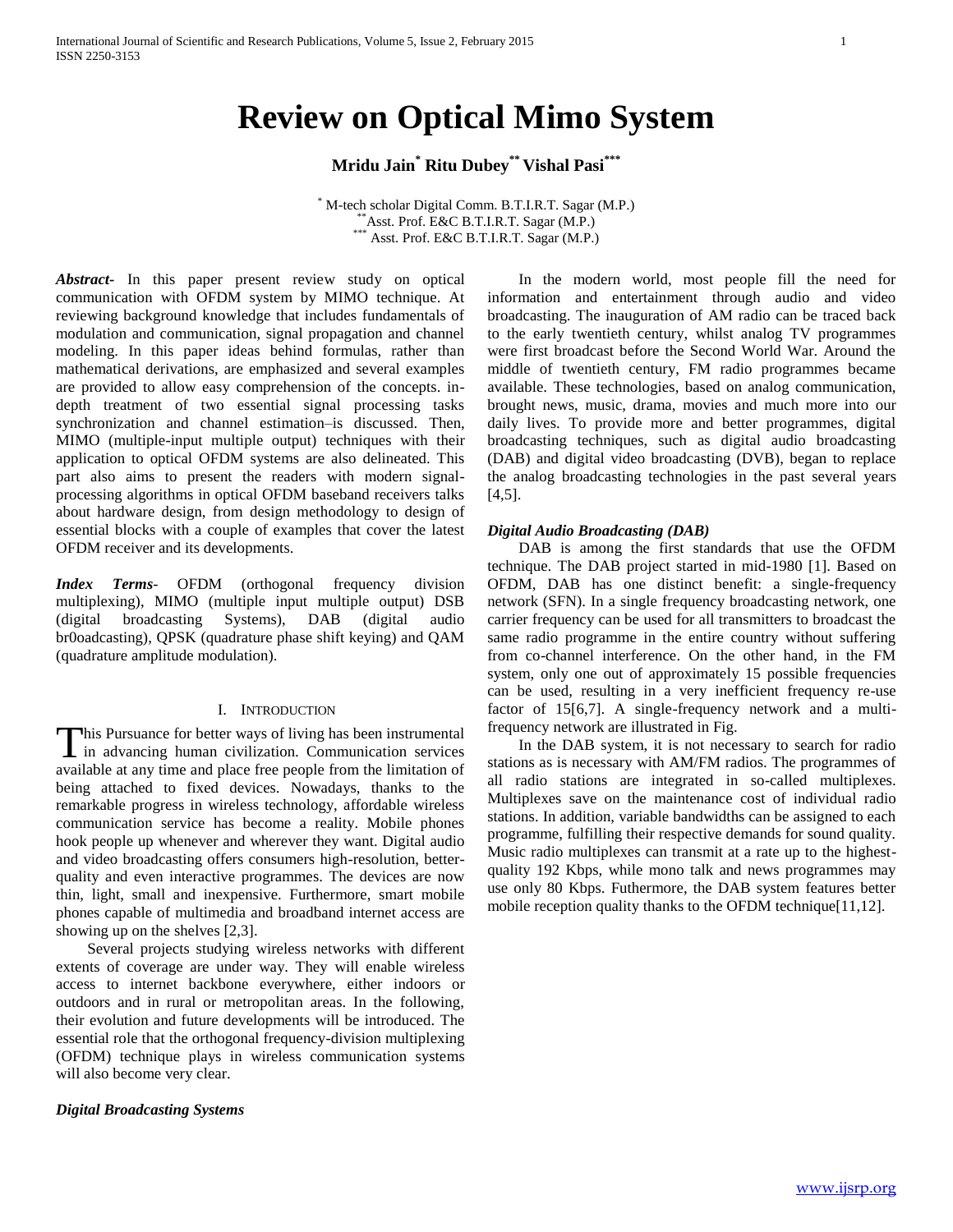

(a) Single-frequency network and (b) multi-frequency network

# *Digital Audio Broadcasting (DAB)*

 DAB is among the first standards that use the OFDM technique. The DAB project started in mid-1980 [1]. Based on OFDM, DAB has one distinct benefit: a single-frequency network (SFN). In a single frequency broadcasting network, one carrier frequency can be used for all transmitters to broadcast the same radio programme in the entire country without suffering from co-channel interference. On the other hand, in the FM system, only one out of approximately 15 possible frequencies can be used, resulting in a very inefficient frequency re-use factor of 15. A single-frequency network and a multi-frequency network are illustrated in Fig.

 In the DAB system, it is not necessary to search for radio stations as is necessary with AM/FM radios. The programmes of all radio stations are integrated in so-called multiplexes. Multiplexes save on the maintenance cost of individual radio stations. In addition, variable bandwidths can be assigned to each programme, fulfilling their respective demands for sound quality. Music radio multiplexes can transmit at a rate up to the highestquality 192 Kbps, while mono talk and news programmes may use only 80 Kbps. Futhermore, the DAB system features better mobile reception quality thanks to the OFDM technique[8,9].

 Digital Video Broadcasting (DVB) DVB is the European standard for digital television broadcasting [2]. The DVB standards include DVB-S for satellites, DVB-C for cables, DVB-T for terrestrial transmission and DVB-H for low-power handheld terminals. Among them, DVB-T and DVB-H utilize OFDM as the modulation scheme. DVB-T receivers started shipping in late-1990 and now digital DVB-T programmes are available in many countries. As the DAB system, DVB-T/H technology also supports countrywide single-frequency networks. In addition, DVB-T/H standards offer several modes of operation that are tailored for large-scale SFN and high mobility reception. On the other hand, researchers in wireless optical communications (WOC) are trying to find a way to gain the interest of communication companies by providing new and attractive alternatives to radio communications, as we must not lose sight of the fact that most wireless communications are

established inside rooms. Thus, WOC systems offer some advantages over their radio-frequency (RF) counterparts [15]: they are, theoretically, unregulated and have unlimited1 bandwidth. There is also an inherent security capability, as light (communication) is confined to the room, and there is immunity to multipath fading.

 However, they are not exempt from drawbacks: strict power limitations due to eye-safety constraints, severe path losses and multipath dispersion and, last but not least, limited maximum achievable signal-to-noise ratio (SNR) due to unavoidable natural and artificial noise sources are the main problems. Over the last few years, OFDM has begun to be proposed for both fibre and wireless optical communications [4] as an effective solution to mitigating inter-symbol interference (ISI) caused by dispersive channels. Furthermore, the frequency-domain channel equalization provided by an OFDM system does not undergo severe complexity penalty when data rates and dispersion increase as opposed to serial time-domain equalizers, and MIMO techniques can be applied to these systems with relative ease. Finally, the complexity of transmitters and receivers is transferred from an analogue to a digital domain by employing Fast Fourier Transform (FFT) and Inverse FFT (IFFT) blocks as demodulators and modulators, respectively. Therefore, all these aspects favour the implementation of OFDM systems in the current digital era [13,14].

## II. OPTICAL COMMUNICATION

 Today's telecommunication services intensely rely on optical-fiber systems. Such optical communication systems are requested to handle high speed, multi-channels, long-haul signal transmission [1]. Recently, optical coherent 100 Gb/s communication links became a critical technology for communication networks. Moreover, digital signal processing is under consideration as a promising technique for optical signal modulation, fiber transmission, signal detection and dispersion compensation. There are different reasons why the utilization of coherent detection associated digital signal processing can be very benficial. Firstly, coherent detection is a promising technology to increase optical receiver sensitivity, permitting a greater span loss to be tolerated. Secondly, coherent detection enables supporting of more spectrally efficient modulation formats such as quadrature phase shift keying (QPSK) and quadrature amplitude modulation (QAM). And instead of implementing costly physical impairments compensation links, coherent detection allows digital signal processing for compensation of transmission impairments such as chromatic dispersion (CD), polarization mode dispersion (PMD), signal carrier offset, spectrum narrowing, etc. Furthermore, next generation optical transmission systems require adaptive for time varying transmission impairments such as channel spectrum narrowing and random phase noise. Digital signal processing is a powerful solution for future adaptive optical transmission links [10,11].

 Fiber optics is a major building block in the telecommunication infrastructure. Its high bandwidth capabilities and low attenuation characteristics make it ideal for gigabit transmission and beyond. In this module, you will be introduced to the building blocks that make up a fiber optic communication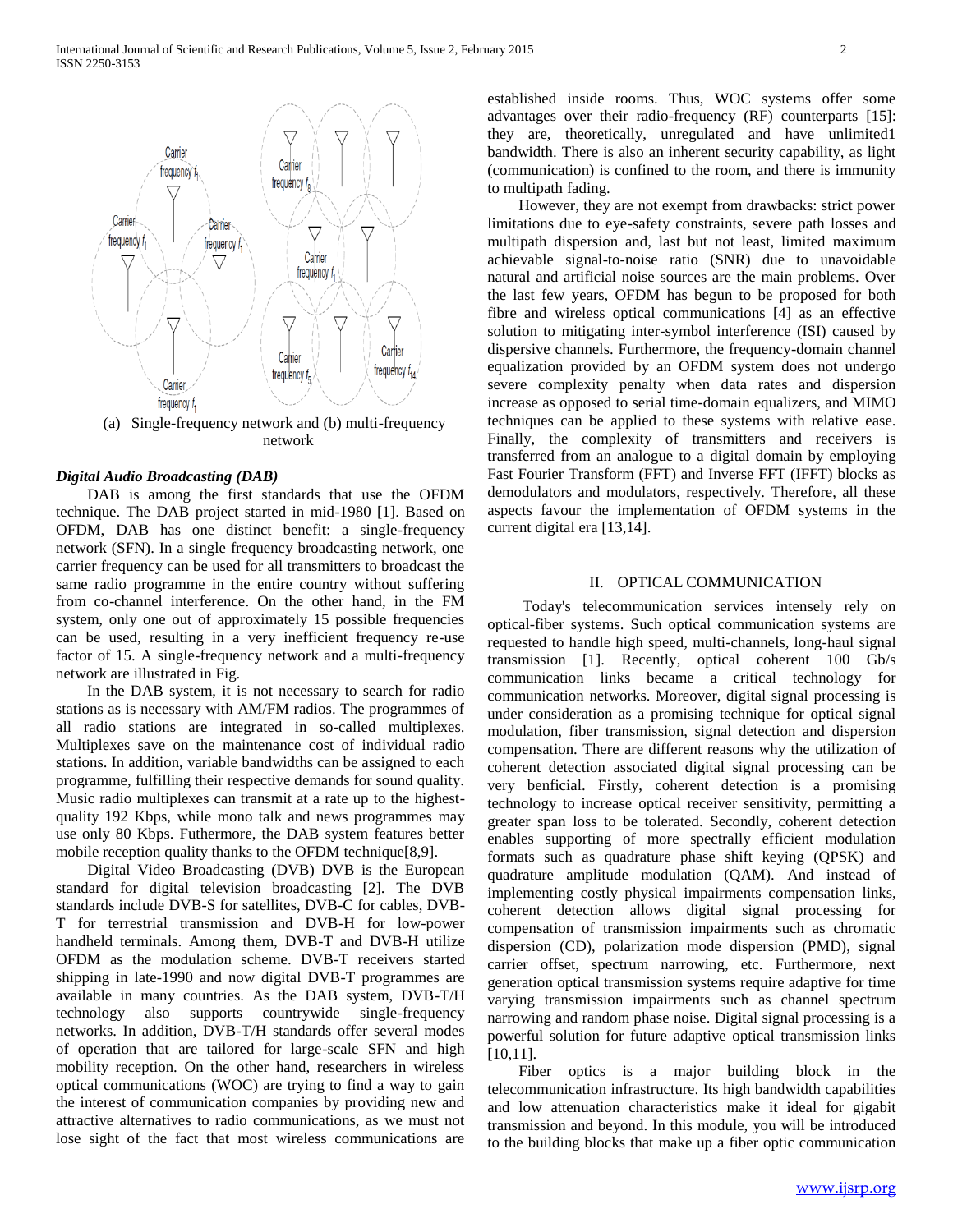system. You will learn about the different types of fiber and their applications, light sources and detectors, couplers, splitters, wavelength-division multiplexers, and state-of-the-art devices used in the latest high-bandwidth communication systems. Attention will also be given to system performance criteria such as power and rise-time budgets. Companies such as AT&T, MCI, and U.S. Sprint use optical fiber cable to carry plain old telephone service (POTS) across their nationwide networks. Local telephone service providers use fiber to carry this same service between central office switches at more local levels, and sometimes as far as the neighborhood or individual home. Optical fiber is also used extensively for transmission of data signals. Large corporations, banks, universities, Wall Street firms, and others own private networks. These firms need secure, reliable systems to transfer computer and monetary information between buildings, to the desktop terminal or computer, and around the world. The security inherent in optical fiber systems is a major benefit. Cable television or community antenna television (CATV) companies also find fiber useful for video services. The high information-carrying capacity, or bandwidth, of fiber makes it the perfect choice for transmitting signals to subscribers [12].

 The growth of the fiber optics industry over the past five years has been explosive. Analysts expect that this industry will continue to grow at a tremendous rate well into the next decade and beyond. Anyone with a vested interest in telecommunication would be all the wiser to learn more about the tremendous advantages of fiber optic communication. With this in mind, we hope this module will provide the student with a rudimentary understanding of fiber optic communication systems, technology, and applications in today's information world.

 In wireless optical communications, the optical link is typically established by means of optical modulation (IM), in which the desired waveform is modulated onto the instantaneous power of the carrier, in conjunction with direct detection (DD) as a down-conversion technique at the receiver end. Therefore, the transmitted waveform x(t) is the instantaneous optical power of the emitter, and the received waveform  $y(t)$  is the instantaneous current in the receiving photo detector. In this way, the optical channel with IM/DD can be modelled as a baseband linear system with impulse response h(t) or, alternatively, this can be described in terms of the frequency response:

$$
H(f) = \int_{-\infty}^{\infty} h(t)e^{-j2\pi ft}dt
$$

 which is the Fourier transform of *h*(*t*) [13,14]. This channel model  $h(t)$  is practically stationary because it only varies when emitter, receiver or objects in the room are moved by tens of centimetres. In many applications, optical links are operated in the presence of intense infrared and visible background light. The received background light adds shot noise, which is usually the limiting noise source in a well-designed receiver. Due to its high intensity, this shot noise can be modelled as white, Gaussian, and independent of  $x(t)$ . When little or no ambient light is present, the dominant noise source is receiver preamplifier noise, which is also signal-independent and Gaussian (though often nonwhite) [15]. Thus, the noise  $n(t)$  is usually modelled as Gaussian and signal-independent, and the instantaneous output current at the receiver can be represented as:

$$
y(t) = Rx(t) \otimes h(t) + n(t)
$$

## III. MIMO TECHNIQUE

 Multiple antennas can be used at the transmitter and at the receiver of a communication system. Such systems are called multiple input and multiple output (MIMO) systems. MIMO systems may be implemented in several different ways and can be categorized into three types. The first type of MIMO system provides spatial diversity and enhances power efficiency. It includes space–time/frequency block code (STBC/SFBC), space–time trellis code (STTC) and delay diversity systems. The second type of MIMO system implements spatial multiplexing to increase its transmission rate. Independent data streams are transmitted over a group of antennas. At the receiver, signals from several antennas are detected and the transmitted information recovered. In the third type of MIMO system, some capacity gain can be achieved over non-MIMO systems by preprocessing the signals to be transmitted according to the channel characteristics and then decoding the received signals accordingly to the number of transmit (TX) antennas and the number of receive (RX) antennas, wireless systems can be classified as single-input single-output (SISO), single input multiple-output (SIMO), multiple-input single-output (MISO) and multiple-input multiple-output (MIMO) systems, in which the input and output are with respect to the channel between the transmitter and the receiver The advantages of employing multiple antennas and related signal processing.



 Array gain As multiple copies of the signals are received at a receiver with more than one antenna, the signals can be combined coherently to achieve gain in effective SNR. Such gain is usually called array gain. Combining methods such as equal-gain combining (EGC) and maximal ratio combining (MRC) are very popular [3]. In an SIMO system, the average SNR increase is proportional to the number of receive antennas. In the case of multiple transmit antennas, however, array gain can also be obtained, provided that spatial pre-coding based on the channel information is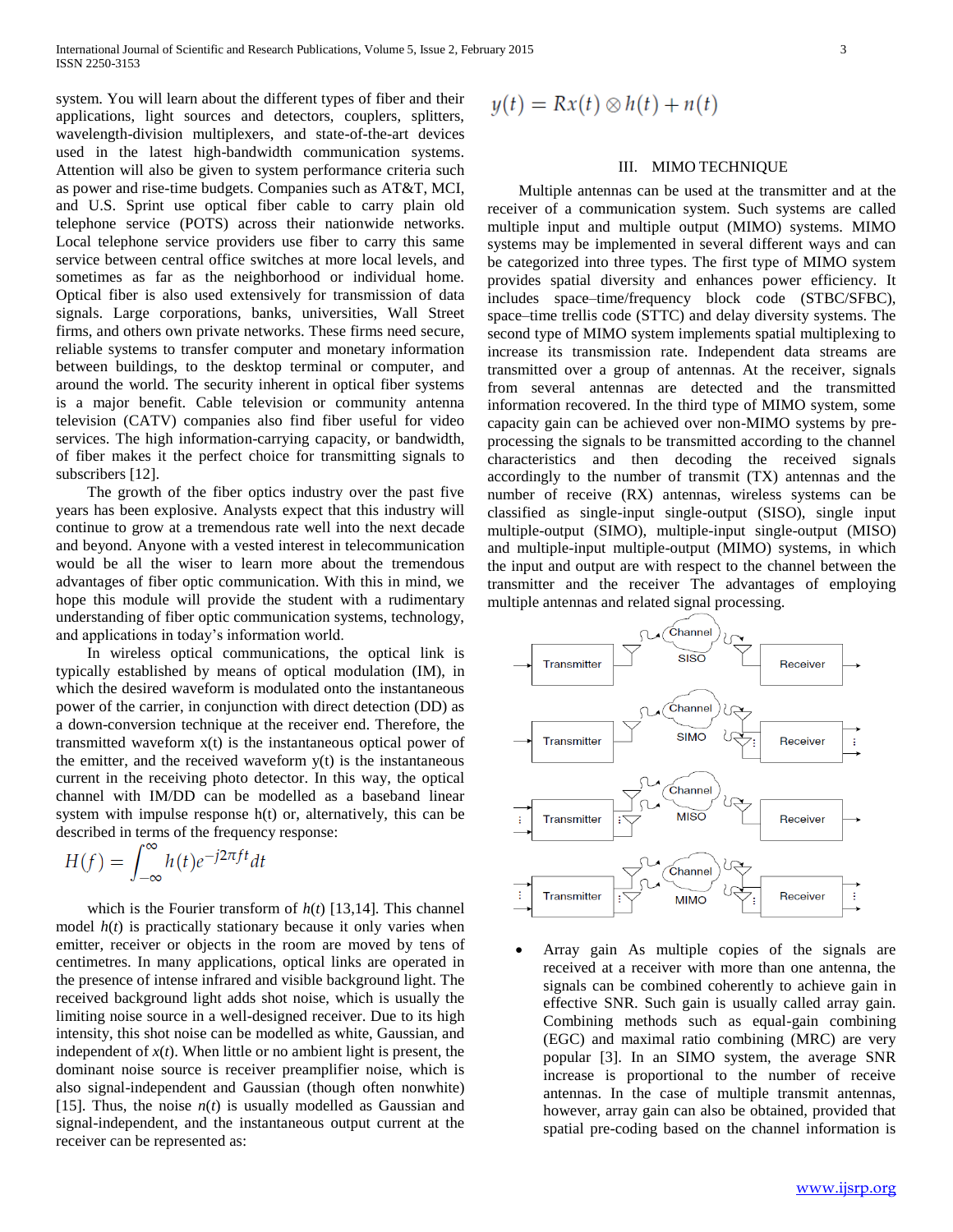implemented. With this pre-coding, the multiple copies of transmitted signals supposedly will arrive at the single receiving antenna coherently.

- Diversity gain In a SISO system without signal redundancy, deeply faded signals are beyond detection. On the other hand, in wireless systems with multiple TX antennas and/or multiple RX antennas, signals can be transmitted/received with diversity so as to combat channel fading. Receive diversity in MIMO systems refers to the combination of independently faded signals from different receive antennas so that the processed signal suffers less fading than that of the receiver with only one antenna. Similarly, using coding that transmits redundant information from multiple TX antennas, transmit diversity can be achieved. Well known spatial coding techniques include space–time trellis codes (STTC) [4], space–time block codes (STBC) [5,6], space–frequency block codes (SFBC), and space–time– frequency block codes (STFBC) [7].
- Capacity gain MIMO technology brings one very important enhancement to wireless communications: gain in transmission rate. By multiplexing the transmitted data streams among different antennas, namely spatial multiplexing, an increase in data rate can be attained. This rate increase is proportional to the minimum of the number of TX antennas and the number of RX antennas. If either the transmitter or the receiver has a single antenna, then there exists no obvious capacity gain. Hence, spatial multiplexing is mainly applied to MIMO systems. Note that several data streams are simultaneously transmitted over the air and received at the RX antennas. At the receiver, these signals need to be processed to recover the information contained in the individual data streams.
- Beam forming When combining the received signals from multiple antennas, it is possible to create strong differentiation in gains for signals that arrive from different angles. The beam-forming technique [8] has traditionally been applied in the transmitter or the receiver to control the directionality of the transmit/receive antenna pattern. With proper knowledge of the channel and accordingly setting the combining coefficients, a beam forming receiver can increase the antenna gain along the direction of the intended transmitter while at the same time suppressing the interferences from other directions. Lured by these advantages, researchers have intensively studied the use of multiple antennas and, thus, this field has grown rapidly, both in theory and in implementation during the past few years [9]. The enhancement in spectral efficiency has resulted in the adoption of MIMO technology in several wireless standards. In this chapter, a brief introduction of channel capacity under different transmit/receive antenna configurations will be given first. Then, diversity gain attained by special signal arrangements in the spatial domain will be illustrated. Incorporation of the MIMO techniques into wireless OFDM systems will then be discussed. Moreover, this chapter will also cover how SISO OFDM transceivers

should be extended to enjoy MIMO advantages, especially in terms of synchronization and channel estimation. Finally, several MIMO encoding and detection schemes will be presented.

 OFDM has the advantage of converting a wideband frequency-selective fading channel into numerous narrow-band flat-fading sub-channels. Hence, channel fading can be mitigated by a simple one-tap equalizer. On the other hand, MIMO techniques bring about a significant performance boost for wireless communications under flat-fading channels. As a result, by combining MIMO and OFDM, new high-speed wireless communication systems enjoy the benefits from both technologies[16,17].



 Fig. depicts a typical MIMO–OFDM system architecture with P transmit antennas and Q receive antennas. User data are first encoded by a channel encoder block, which may consist of one or more channel encoders. Afterwards, the MIMO encoder parses the data from the channel encoder block into several spatial streams. Recall that the signals transmitted by the OFDM transmitters can be represented on a symbol–subcarrier grid in the time–frequency plane. Now, in the MIMO–OFDM systems, a third spatial dimension is introduced, and, thus, the MIMO encoder output signals can be formatted in either space– time